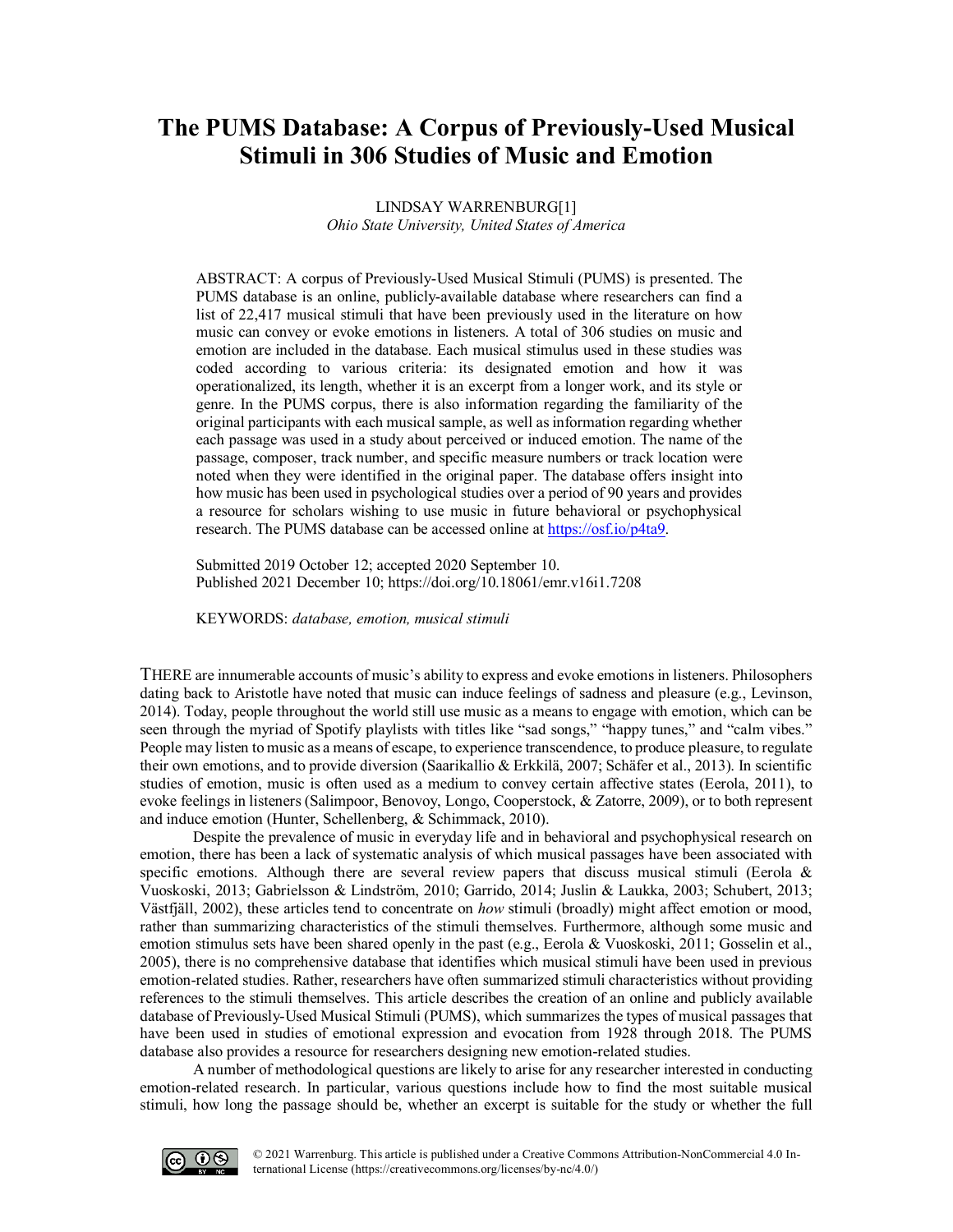musical work is needed, whether participants should be unfamiliar or familiar with the musical samples, and which style (or genre) of music is most appropriate. Researchers may also be interested in whether these characteristics of emotional music passages differ in studies about perceived emotion or experienced emotion. The PUMS database addresses these and other methodological considerations. Perhaps most importantly, the PUMS corpus clearly identifies the names, composers, performers, and specific measure numbers for thousands of musical passages used in emotion-related studies so that future researchers can (1) listen to the musical stimuli that other researchers have used, (2) replicate hundreds of studies with the exact musical passages, and (3) easily identify stimuli for their own future studies.

# **SEARCH STRATEGY**

A systematic analysis of the literature on music and emotion was conducted. Discovering musical stimuli used in studies about emotion requires a multidisciplinary, broad search. Publications come from the fields of psychology, neuroscience, music theory, music therapy, linguistics, computer science, consumer science, marketing, and engineering (e.g., Musical Emotion Recognition, MER). Accordingly, there are thousands of publications regarding this topic. For example, a cursory Google Scholar search on "music," "stimuli," and "emotion" results in approximately 111,000 articles. Because searching every single article on the topic would be nearly impossible, I created specific search criteria to find a representative sample of the population of music and emotion studies. The goal was to limit the search findings to English language publications in peer-reviewed journals, although I also included studies reported in conference proceedings. The searches took place between September 2017 and November 2018.

The papers chosen for this study were the result of three separate processes. First, I examined the articles in the six major reviews or meta-analyses on music and emotion cited at the beginning of the paper (Eerola & Vuoskoski, 2013; Gabrielsson & Lindström, 2010; Garrido, 2014; Juslin & Laukka, 2003; Schubert, 2013; Västfjäll, 2002). Second, I looked through the references of the papers from the first step. Finally, I conducted searches in the following Internet-based scientific databases: Google Scholar, JSTOR, PsychINFO, and Ingentia. The following search terms were included in various combinations and truncations: *emotion, music, perceived, induced,* and *stimuli*. No limits on dates were placed. Overall, 654 papers were examined by the author, but only articles that explicitly included musical stimuli were included in the PUMS database. The results of this exclusionary criteria resulted in a total of 306 studies involving 22,417 stimuli, which comprise the PUMS database.

# **OPERATIONALIZATIONS OF MUSICAL ATTRIBUTES AND METADATA**

Each of the 22,417 stimuli from 306 representative studies was analyzed according to the following criteria:

# **Designated Emotion/Mood**

The specific term the researchers used to describe the emotion or mood of the musical passage was identified. For example, a researcher may be interested in which musical samples make someone feel *sad* or portray *negative valence* and *high arousal*. The exact terminology the researcher used was specified in the PUMS, in order to further differentiate music that causes *depression* versus *melancholy*, for instance. Instances of music-related mood and music-related emotion were included in the database, as stimuli that portrayed or evoked these affective states were both deemed to be important. In addition, many authors did not clearly differentiate between mood and emotion in the original studies. Complete information about the specific emotion, mood, or arousal of the musical stimuli was published in the original study for 38% of the coded stimuli in the PUMS database.

## **Length of the Sample**

The length of the stimulus was noted when it was available. If a range of durations was given, the range of durations and the mean duration for that particular passage was identified. In cases where the average duration of all stimuli was provided, but not the duration of the individual stimuli, the average duration was recorded as the length for each stimulus. The lengths of the musical stimuli were available in the original study in 38% of stimuli in the PUMS database.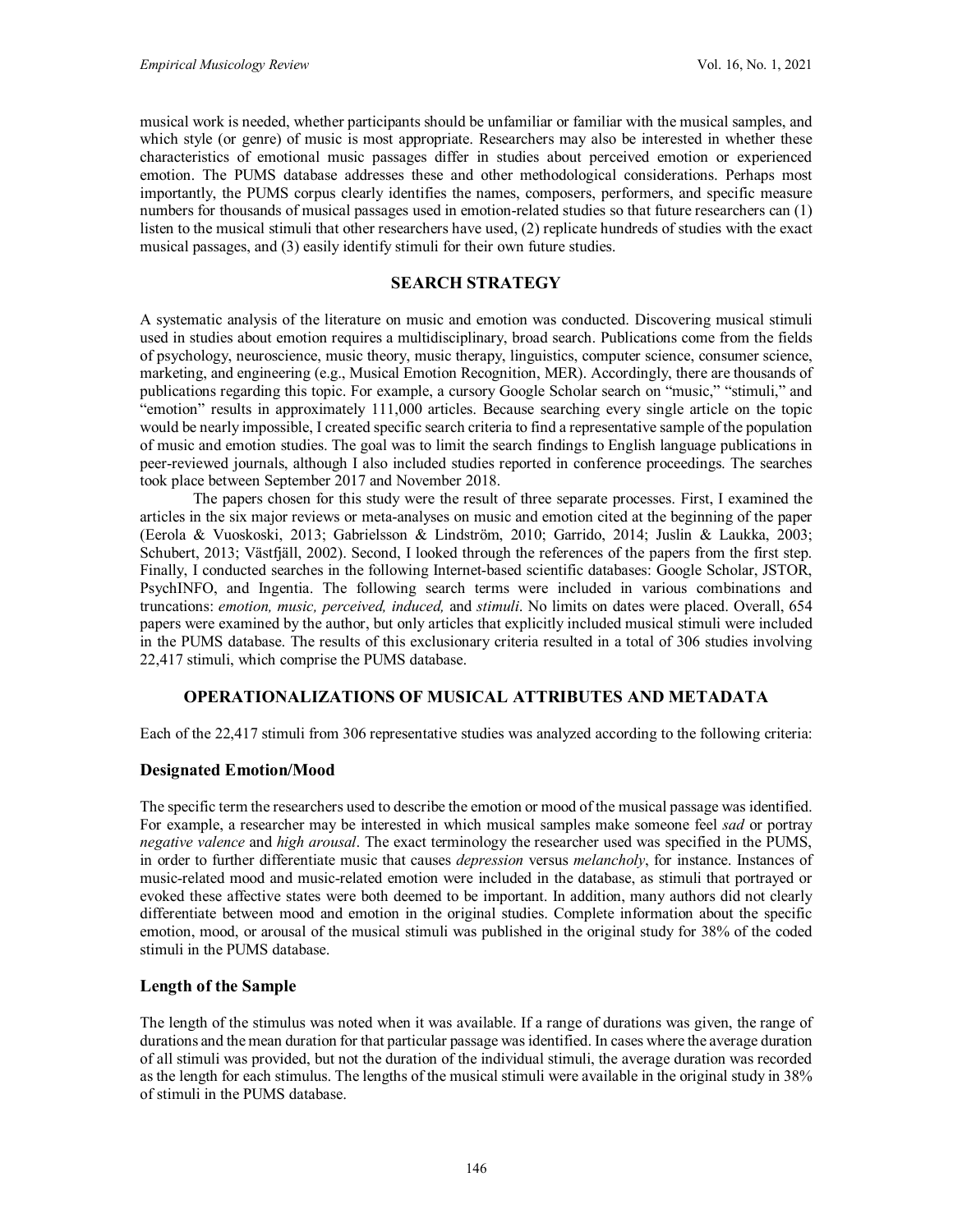# **Excerpt or Full Work**

Depending on the study in question, a musical stimulus could be either an excerpt from a musical work or a complete work. When the researcher included this information in the original study, each stimulus in the PUMS database was labeled explicitly as an excerpt or full work. A full work was defined as a complete movement; for example, Mozart's *Symphony No. 40, Mvt. 1* was considered a full work if the entire movement was performed. The designation of *excerpt* or *full work* was published in the original study for 88% of the PUMS database stimuli.

## **Induced/Perceived Emotion**

One of the most common distinctions made in the music and emotion literature is the difference between how music *expresses* emotion (also: conveyed emotion, perceived emotion) and how music *induces* emotion (also: experienced emotion, felt emotion, evoked emotion) in listeners (Juslin & Sloboda, 2011). Literature on the way music conveys emotion, or how people perceive emotions in music, is often focused on the structural aspects of the composition (Hannon & Trehub, 2005; Hevner, 1935; Huron, 2008; Juslin & Laukka, 2003; Juslin, 2013a; Schubert, 2004; Sloboda & Lehmann, 2001). For example, if a passage of music emulates the sounds of humans crying (e.g., wails, breaking voice), it might be perceived as expressing sadness. When listening to this "sad" musical passage, however, it may induce either positive or negative feelings. A person's experienced emotions when listening to music are thought to arise through various processes (e.g., brain stem reflexes, rhythmic entrainment, associations with memory, and musical expectation) and often depend on demographic characteristics (e.g., age, sex), personality characteristics (e.g., Openness and trait empathy), and listening conditions (e.g., listening alone versus in a group) (Demos et al., 2012; Huron, 2006; Juslin, 2013b; Kövecses, 2000; Meyer, 1956). Therefore, studies of *perceived* emotion and *induced* emotion tend to rely on different conceptual theories and often employ different methodological designs.

When possible, the designation of each stimulus as belonging to a study of perceived emotion or induced emotion was chronicled. In addition to the description of the study aims and methodology, the exact wordings of participant instructions were examined in order to determine the locus to which the study referred. Options were given for *induced*, *perceived*, and *both*. The designation of *induced*, *perceived*, or *both*  was published in the original study for 84% of the PUMS database stimuli.

# **Type (Style) of Music**

The type of the musical stimulus was also notated. The wording of the experimenters was retained when possible, although some of the style information was summarized. For example, the label *Western Art Music*  was used to describe multiple subclasses of Western Art Music, such as *Classical* and *Baroque* music. These broader classifications of style were designated and corroborated by music experts. These style designations might not be best characterized as musical genres. Future research may wish to reclassify these style designations using the clusters proposed by Pasi Saari and Tuomas Eerola (Saari & Eerola, 2014; Saari, Eerola, Fazekas, & Sandler, 2013). Additional information about the style of musical passages is also provided in the PUMS database when possible, such as the type of instrument used in the musical recording. Information about the type or style of the musical stimuli were available in the original study in 72% of stimuli in the PUMS database.

## **Information about the Stimuli**

The composer, name, performer, track number, and measure numbers (or duration markings) of the work were identified when this information was listed in the original papers. Information about the composer of the musical stimulus was published in the original study for 17% of stimuli in the PUMS database, the specific stimulus name was published for 19% of stimuli in the PUMS database, the track number or other metadata was published for 44% of stimuli in the PUMS database, and the specific duration markings or measure numbers of the musical stimulus as published for 26% of stimuli in the PUMS database.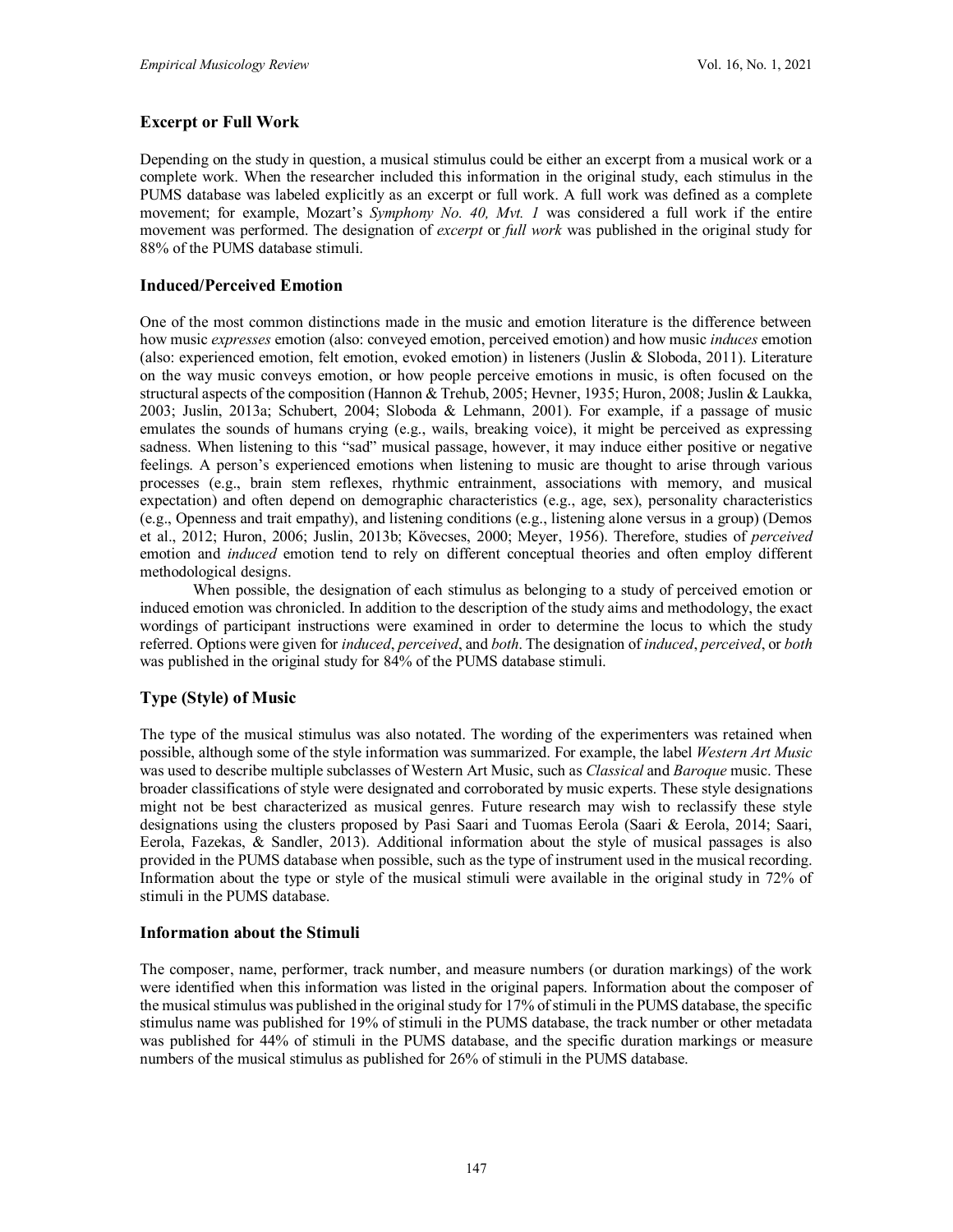#### **Selection Method & Emotional Terminology Operationalization**

The methods that the researchers used in order to find their emotional stimuli were noted whenever possible. Five broad categories were denoted: *experimenter/expert chosen, previous studies, professionals asked to play/express emotions, pilot tested,* and *composed for study.* The exact process of how the researchers chose the stimuli is also included in the PUMS database when possible, such as the following description: "Experimenter/expert chosen: the happy music featured fast tempo, high sound level, and major mode, while the sad music featured slow tempo, low sound level, and minor mode." In the case of *previous studies*, the study from which the stimulus was taken was identified when possible. Information regarding the selection method of the musical stimulus was available in the original study in 97% of stimuli in the PUMS database.

## **Date of Study**

The year the study was published was denoted so that researchers can examine trends over time.

## **Familiarity of Participants**

Musical emotion studies may differ in methodology if a participant is explicitly familiar or unfamiliar with the stimuli. For example, although chills have been successfully induced by unfamiliar music (Bannister  $\&$ Eerola, 2018), participants may be comparatively more likely to experience chills when they are familiar with a musical passage (Salimpoor, Benovoy, Longo, Cooperstock, & Zatorre, 2009). However, if one wishes to minimize potential confounds, like episodic memory, it may be better to rely on unfamiliar stimuli (Gosselin, Peretz, Noulhiane, Hasboun, Beckett, Baulac, & Samson, 2005). When the familiarity of participants with the musical stimuli was explicitly stated in the original paper, the PUMS database includes markings of *unfamiliar, familiar,* or *both* (which indicates mixed familiarity among participants)*.* The familiarity of participants with the musical stimuli were available in the original study in 21% of stimuli in the PUMS database.

## **CONCLUSIONS**

This paper introduced a new corpus of Previously-Used Musical Stimuli (PUMS), which summarizes the selection of musical stimuli in over three hundred studies of perceived and evoked emotion. In 2016, Wilkinson and colleagues established several FAIR Data Principles (Wilkinson et al., 2016). The PUMS database corresponds to these principles in the following ways: the corpus is *Findable* (it has a DOI: [https://doi.org/10.17605/OSF.IO/YB2QD\)](https://doi.org/10.17605/OSF.IO/YB2QD), *Accessible* (it can be accessed online at [https://osf.io/p4ta9\)](https://osf.io/p4ta9), *Interoperable* (the vocabularies used in the PUMS database follow standard music and emotion studies and contain references to the original papers from which the stimuli come), and *Reusable* (they are described with accurate and relevant attributes).

The musical stimuli represented in the database exhibit a wide range of characteristics, such as passages ranging from two seconds to 45 minutes, passages ranging from heavy metal music to folk music to psychedelic trance music, and from piano music to music synthesized by computers. Stimuli in the PUMS include music composed by J.S. Bach, Fiona Apple, Ella Fitzgerald, and Taylor Swift and include emotions such as *fear*, *joy*, and *tenderness*. Some passages have been composed by music experts in order to portray specific affective states, while others were explicitly chosen by participants because they are able to induce an emotion in listeners. The PUMS database allows scholars to easily sort through thousands of musical stimuli in order to find passages that are optimized for the specific methodological considerations of their research. Furthermore, the PUMS database provides a way to critically examine the stimuli used by other researchers. Finally, the PUMS database allows researchers to identify trends in the musical stimuli used in psychological research across a period of 90 years. A complete review of the stimuli in the PUMS database has recently been published (Warrenburg, 2020).

The intention of this paper was to provide readers with some idea about which stimuli might be used in order to study music and emotion. The hope is that readers will use the PUMS when beginning a new experiment or when examining emotional trends over time. As can be seen with the corpus, research on emotion is flourishing!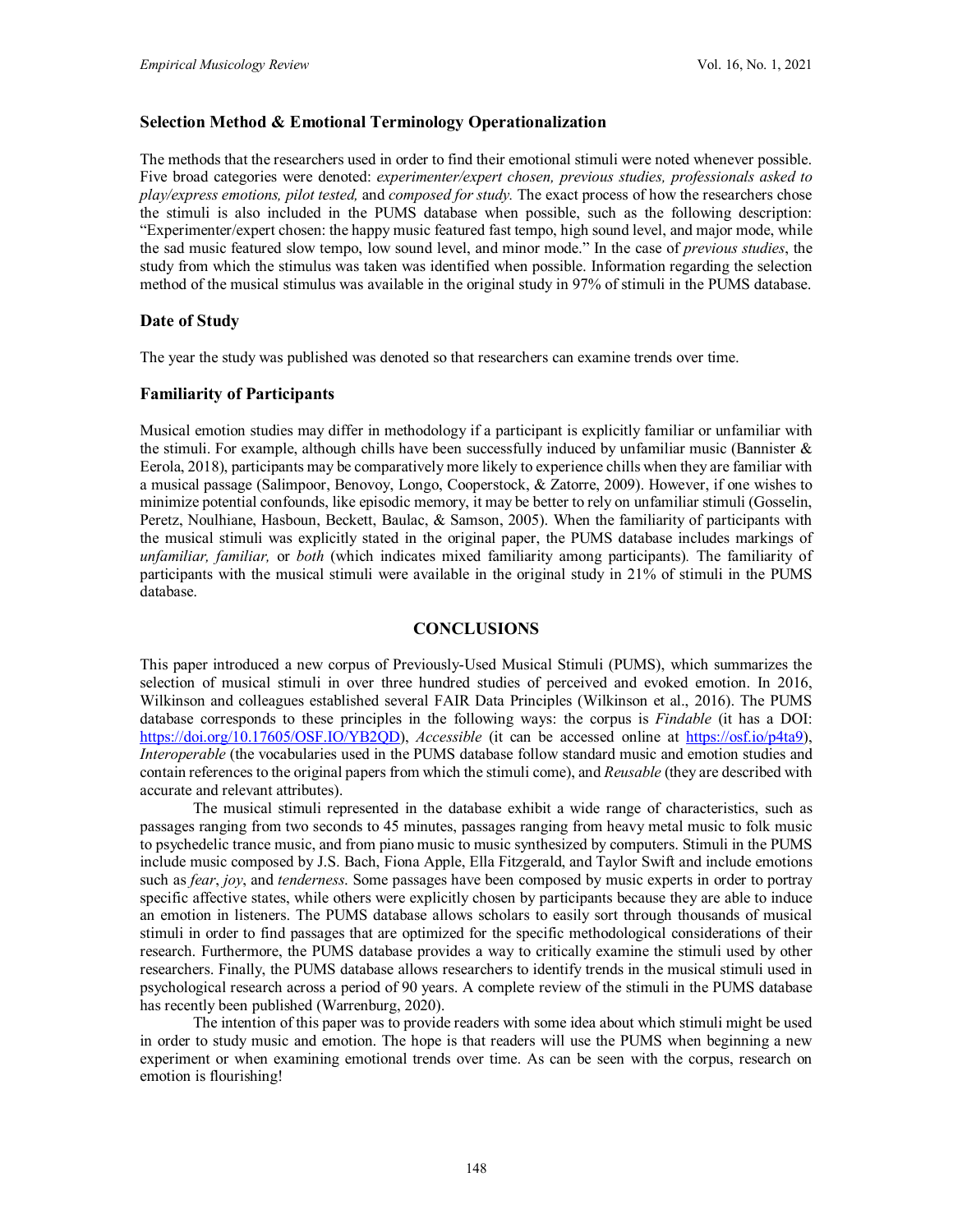# **ACKNOWLEDGMENTS**

This article was copyedited by Jessica Pinkham and layout edited by Diana Kayser.

# **OPEN PRACTICES STATEMENT**

The PUMS database is available as an online supplementary file a[t https://osf.io/p4ta9.](https://osf.io/p4ta9)

# **NOTES**

[1] Correspondence can be addressed to:  $\frac{\text{limday.a.warrenburg}(\partial \text{gmail.com})}{\text{limday.a.warrenburg}(\partial \text{gmail.com})}$ 

# **REFERENCES**

Bannister, S., & Eerola, T. (2018). Suppressing the chills: Effects of musical manipulation on the chills response. *Frontiers in Psychology, 9*, 2046[. https://doi.org/10.3389/fpsyg.2018.02046](https://doi.org/10.3389/fpsyg.2018.02046)

Demos, A. P., Chaffin, R., Begosh, K. T., Daniels, J. R., & Marsh, K. L. (2012). Rocking to the beat: Effects of music and partner's movements on spontaneous interpersonal coordination. *Journal of Experimental Psychology: General*, *141*(1), 49-53. [. https://doi.org/10.1037/a0023843](https://doi.org/10.1037/a0023843)

Eerola, T. (2011). Are the emotions expressed in music genre-specific? An audio-based evaluation of datasets spanning classical, film, pop and mixed genres. *Journal of New Music Research, 40*(4), 349-366. <https://doi.org/10.1080/09298215.2011.602195>

Eerola, T., & Vuoskoski, J. K. (2013). A review of music and emotion studies: Approaches, emotion models, and stimuli. *Music Perception, 30*(3), 307-340[. https://doi.org/10.1525/mp.2012.30.3.307](https://doi.org/10.1525/mp.2012.30.3.307)

Gabrielsson, A., & Lindström, E. (2010). The role of structure in the musical expression of emotions. In P. N. Juslin & J. A. Sloboda (Eds.), *Series in Affective Science. Handbook of Music and Emotion: Theory, Research, Applications* (pp. 367-400). New York: Oxford University Press. <https://doi.org/10.1093/acprof:oso/9780199230143.003.0014>

Garrido, S. (2014). A systematic review of the studies measuring mood and emotion in response to music. *Psychomusicology: Music, Mind, and Brain*, *24*(4), 316-327.<https://doi.org/10.1037/pmu0000072>

Gosselin, N., Peretz, I., Noulhiane, M., Hasboun, D., Beckett, C., Baulac, M., & Samson, S. (2005). Impaired recognition of scary music following unilateral temporal lobe excision. *Brain, 128*(3), 628–640. <https://doi.org/10.1093/brain/awh420>

Hannon, E. E., & Trehub, S. E. (2005). Tuning in to musical rhythms: Infants learn more readily than adults. *Proceedings of the National Academy of Sciences, 102*(35), 12639-12643. <https://doi.org/10.1073/pnas.0504254102>

Hevner, K. (1935). The affective character of the major and minor modes in music. *The American Journal of Psychology, 47*(1), 103-118.<https://doi.org/10.2307/1416710>

Hunter, P. G., Schellenberg, E. G., & Schimmack, U. (2010). Feelings and perceptions of happiness and sadness induced by music: Similarities, differences, and mixed emotions. *Psychology of Aesthetics, Creativity, and the Arts, 4*(1), 47-56.<https://doi.org/10.1037/a0016873>

Huron, D. (2006). *Sweet Anticipation: Music and the Psychology of Expectation*. Boston: MIT Press. <https://doi.org/10.7551/mitpress/6575.001.0001>